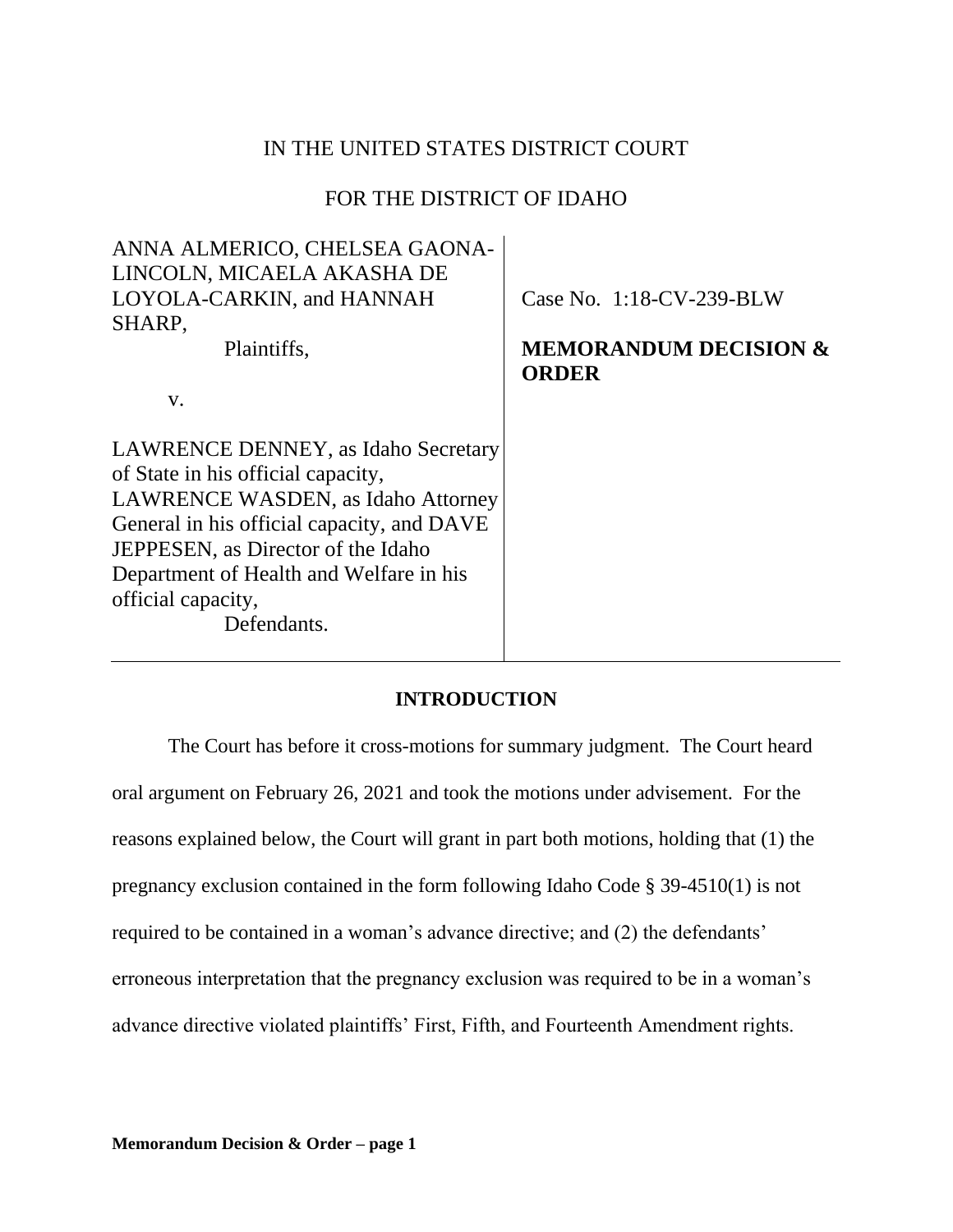## **LITIGATION BACKGROUND**

Plaintiffs are four women who challenge the constitutionality of a subsection of Idaho's Medical Consent and Natural Death Act, Idaho Code §§ 39-4501 through -4515. The Act provides a template or form for an advance directive, which contains a person's health care directives in the event they become incapacitated. *See* Idaho Code § 39- 4510(1). The Act's advance directive form contains the following element that plaintiffs challenge: "If I have been diagnosed as pregnant, this Directive shall have no force during the course of my pregnancy."

The parties disagree about the effect of the challenged element in the Act's advance directive form. Plaintiffs contend that the Act requires the pregnancy exclusion while the defendants contend that the Act does not require any person to use the advance directive form or to include the challenged element in their directive; they also contend that the Act does not automatically invalidate a pregnant woman's directive.

The plaintiffs' original complaint brought a facial challenge to IC § 39-4510 under the Due Process and Equal Protection Clauses of the United States Constitution. Defendants responded with a motion to dismiss arguing that a facial challenge could only succeed if the plaintiffs showed that no set of circumstances exist under which the statute would be valid, a showing impossible to make. *See U.S. v. Salerno,* 481 U.S. 739 (1987). The Court agreed, holding that under some rare circumstances the statute would be valid, foreclosing a facial challenge under the *Salerno* test. *See Memorandum Decision (Dkt. No 33*). The Court did, however, give plaintiffs an opportunity to amend their complaint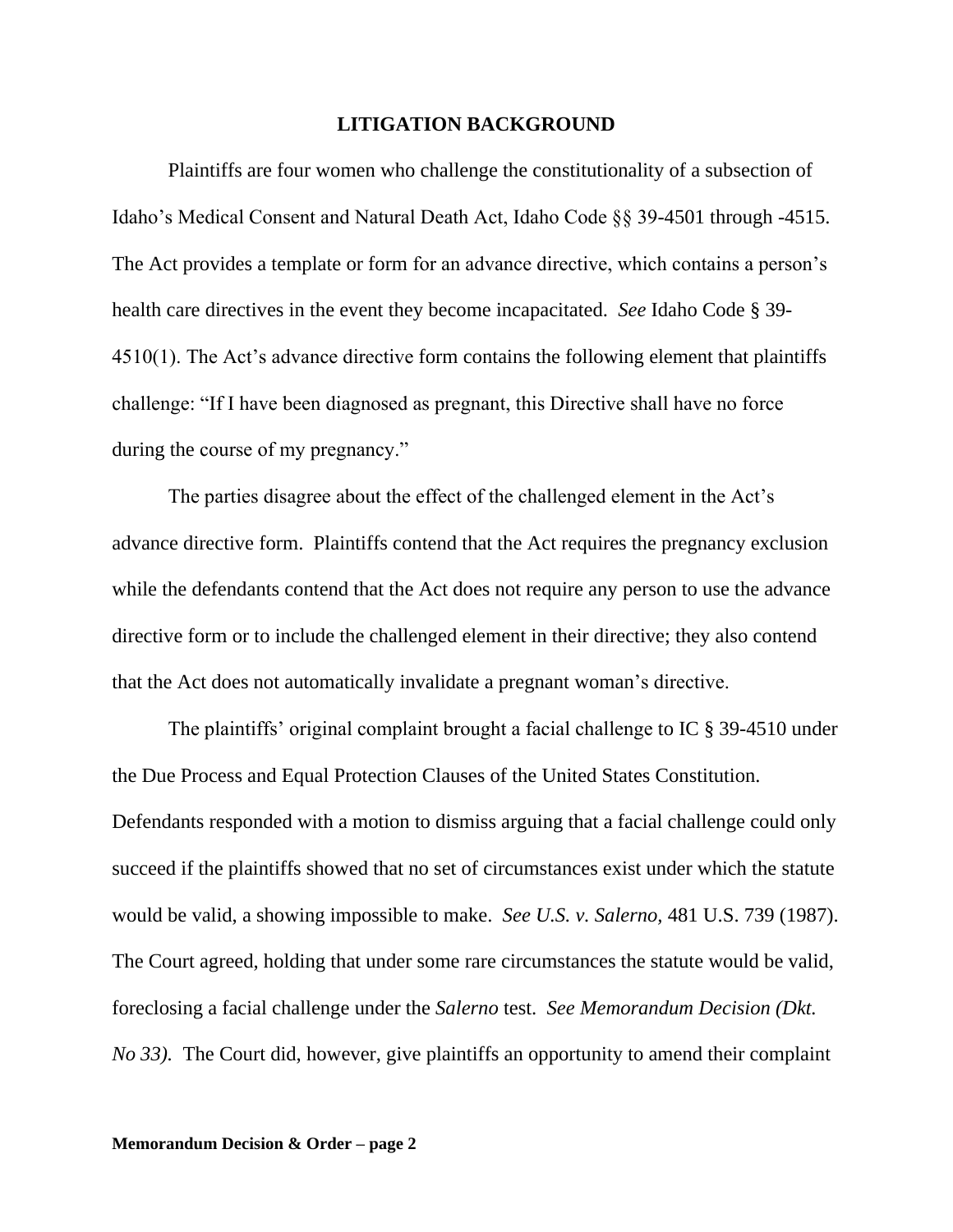to allege as-applied challenges under the Equal Protection and Due Process Clauses of the United States Constitution. *Id.*

The plaintiffs amended their complaint to add those as-applied challenges. They also added a claim that the pregnancy exclusion essentially compelled them to speak a message dictated by the Government, a violation of the First Amendment.

Both sides then filed motions for summary judgment based on a joint stipulation

of facts. The Court will rely upon those stipulated facts in resolving the cross motions.

*See Stipulation (Dkt. No. 58).*

# **FACTS**

Idaho's Medical Consent and Natural Death Act states that its "primary purposes"

are to:

(a) To provide and codify Idaho law concerning consent for the furnishing of hospital, medical, dental, surgical and other health care, treatment or procedures, and concerning what constitutes an informed consent for such health care, treatment or procedures; and

(b) To provide certainty and clarity in the law of medical consent in the furtherance of high standards of health care and its ready availability in proper cases.

*See* Idaho Code § 39-4501. While the first several sections of the Act deal with consent

to medical provisions generally, later sections specifically address end-of-life situations.

The purpose of those provisions is set forth in Idaho Code § 39-4509(2)  $\&$  (3):

(2) In recognition of the dignity and privacy which persons have a right to expect, the legislature hereby declares that the laws of this state shall recognize the right of a competent person to have his or her wishes for medical treatment and for the withdrawal of artificial life-sustaining procedures carried out even though that person is no longer able to communicate with the health care provider.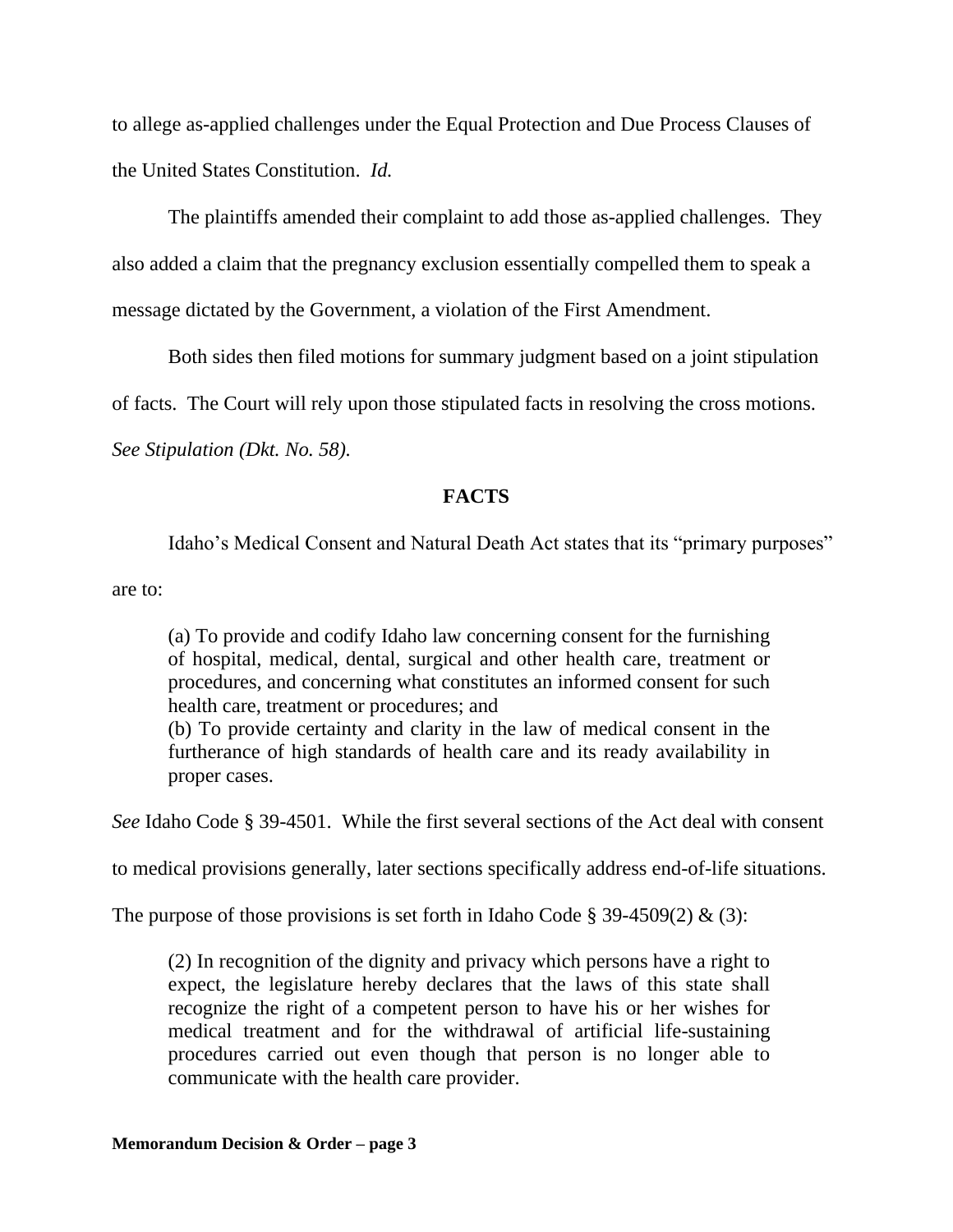(3) It is the intent of the legislature to establish an effective means for such communication. It is not the intent of the legislature that the procedures described in sections 39-4509 through 39-4515, Idaho Code, are the only effective means of such communication, and nothing in sections 39-4509 through 39-4515, Idaho Code, shall impair or supersede any legal right or legal responsibility which a person may have to effect the withholding or withdrawal of life-sustaining procedures in any lawful manner, provided that this sentence shall not be construed to authorize any violation of section 39-4514(3), Idaho Code. Any authentic expression of a person's wishes with respect to health care should be honored.

The very next section, Idaho Code § 39-4510(1), states that any competent person may direct end-of-life care in a document entitled "Living Will and Durable Power of Attorney for Health Care" that "shall be in substantially the following form, or in another form that contains the elements set forth in this chapter." The form that follows is entitled "A Living Will – A Directive to Withhold or Provide Treatment." The form contains options for the user to choose a level of care ranging from withdrawing all medical care to providing all medical care. Other provisions in the form do not offer options but are instead declarative sentences. For example, paragraph 3 contains a statement that the signatory is "mentally competent" and will hold harmless any of the providers carrying forth her desires contained in the form. A similar declarative sentence is contained in paragraph 2 – the pregnancy exclusion – stating as follows: "If I have been diagnosed as pregnant, this Directive shall have no force during the course of my pregnancy."

The Act also creates a state-maintained health care directive registry. *See* Idaho Code § 39-4515. The Act allows, but does not require, persons to register their advance directives in the state directory regardless of whether the directive conforms to the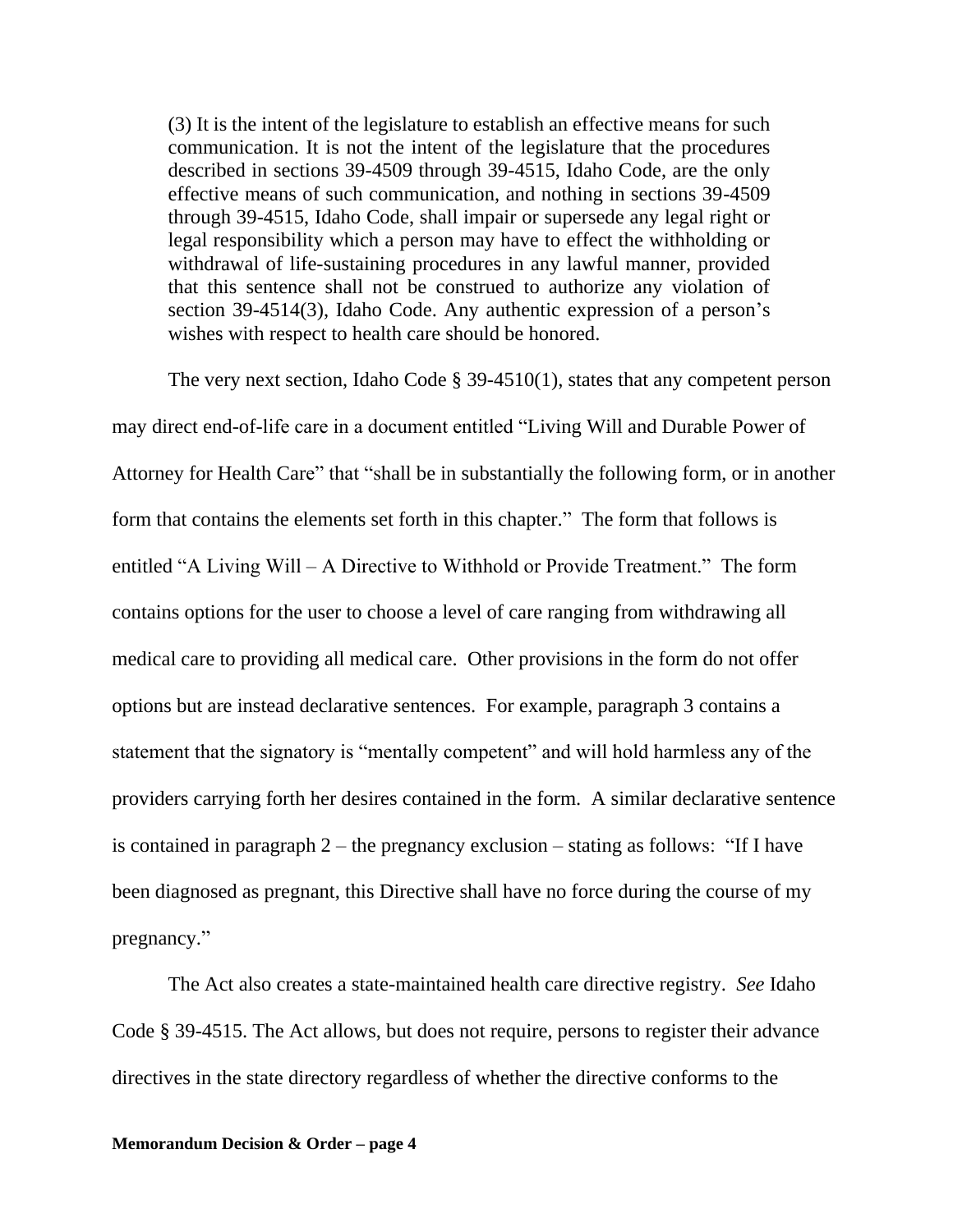statutory form in § 39-4510. *See* Idaho Code §§ 39-4514(10); 39-4515(7). The State does not review advance directives for compliance with the law at registration, and registration does not create a presumption that an advance directive is valid. *See* Idaho Code § 39-4515(4). All four Plaintiffs have executed advance directives that do not include the pregnancy exclusion language contained in the form following § 4510(1).

## **The Plaintiffs**

Plaintiffs Anna Almerico, Mikaela de Loyola-Carkin, Chelsea Gaona-Lincoln, and Hannah Sharp are all Idaho women of childbearing age who have been pregnant and have children. Ms. Gaona-Lincoln and Ms. Sharp were pregnant and gave birth to children during this litigation.

Each plaintiff created an advance directive determining the treatment she would consent to or not consent to if she were to become incapacitated. All of the plaintiffs want these decisions to be respected regardless of whether they are pregnant, so they did not include the Pregnancy Exclusion in their directives. Ms. Almerico's and Ms. Sharp's directives state that, if they were pregnant and the fetus is at or past the point of viability, they want and consent to life-sustaining treatment. All plaintiffs made their advance directives to ensure that their end-of-life medical treatment aligns with their values and beliefs. They also designated health care agents to effectuate these decisions. Plaintiffs memorialized their health care decisions in advance directives because they want those decisions to be honored, regardless of their pregnancy status.

**Memorandum Decision & Order – page 5** Three of the four plaintiffs (Ms. Almerico, Ms. Gaona-Lincoln, and Ms. de Loyola-Carkin) have registered their directives in the state registry. Plaintiff Sharp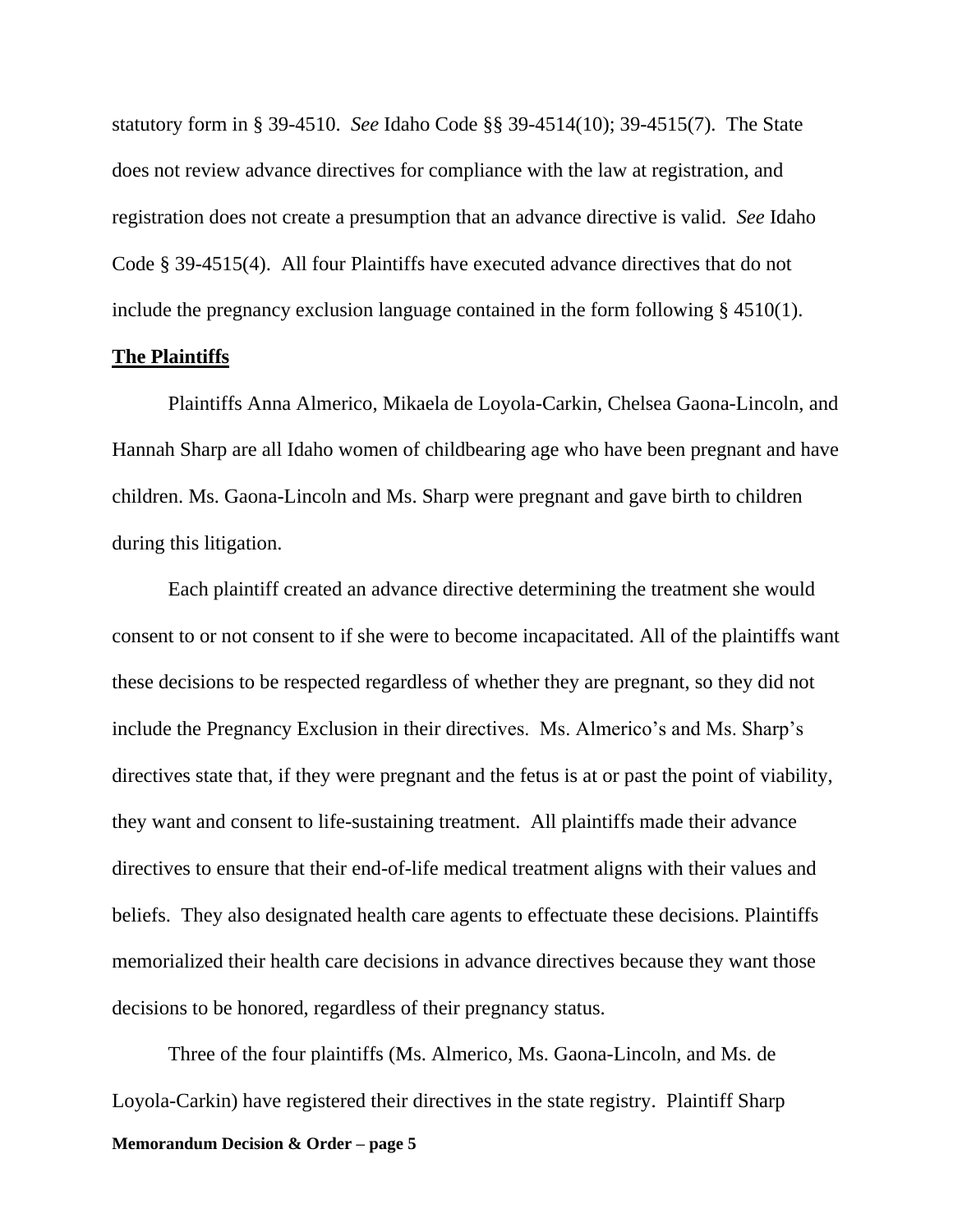believes she submitted her directive for registration but the Secretary of State has no record of receiving a directive from Ms. Sharp.

## **The Website**

Since 2005 and until after this litigation was filed, defendants' websites contained information on advance directives and included the following in a section addressing frequently asked questions (FAQ) and the State's answers to those questions: "What if I am pregnant when I become incapacitated? Life sustaining measures will continue regardless of any directive to the contrary until the pregnancy is complete."

The FAQ was originally created by the Idaho Attorney General's office in 2005, shortly after the Act became law. This lawsuit, filed in 2018, caused defendants to evaluate the accuracy of the FAQ. All defendants now state that the FAQ does not accurately reflect the Act's effect on pregnant women's directives. All defendants now interpret the Act  $(1)$  as not requiring any person to use the statutory template – that is, the form following  $\S$  4510(1) – or to include the statutory template's challenged language regarding pregnancy in their directive; and (2) as not requiring an incapacitated pregnant person to receive life-sustaining treatment if such treatment is contrary to her directive.

All defendants have removed the FAQ from their websites. However, the form or template including the pregnancy exclusion is still contained on the Secretary of State's website. There is no accompanying explanation that the pregnancy exclusion is not a required element of any directive as the defendants now concede.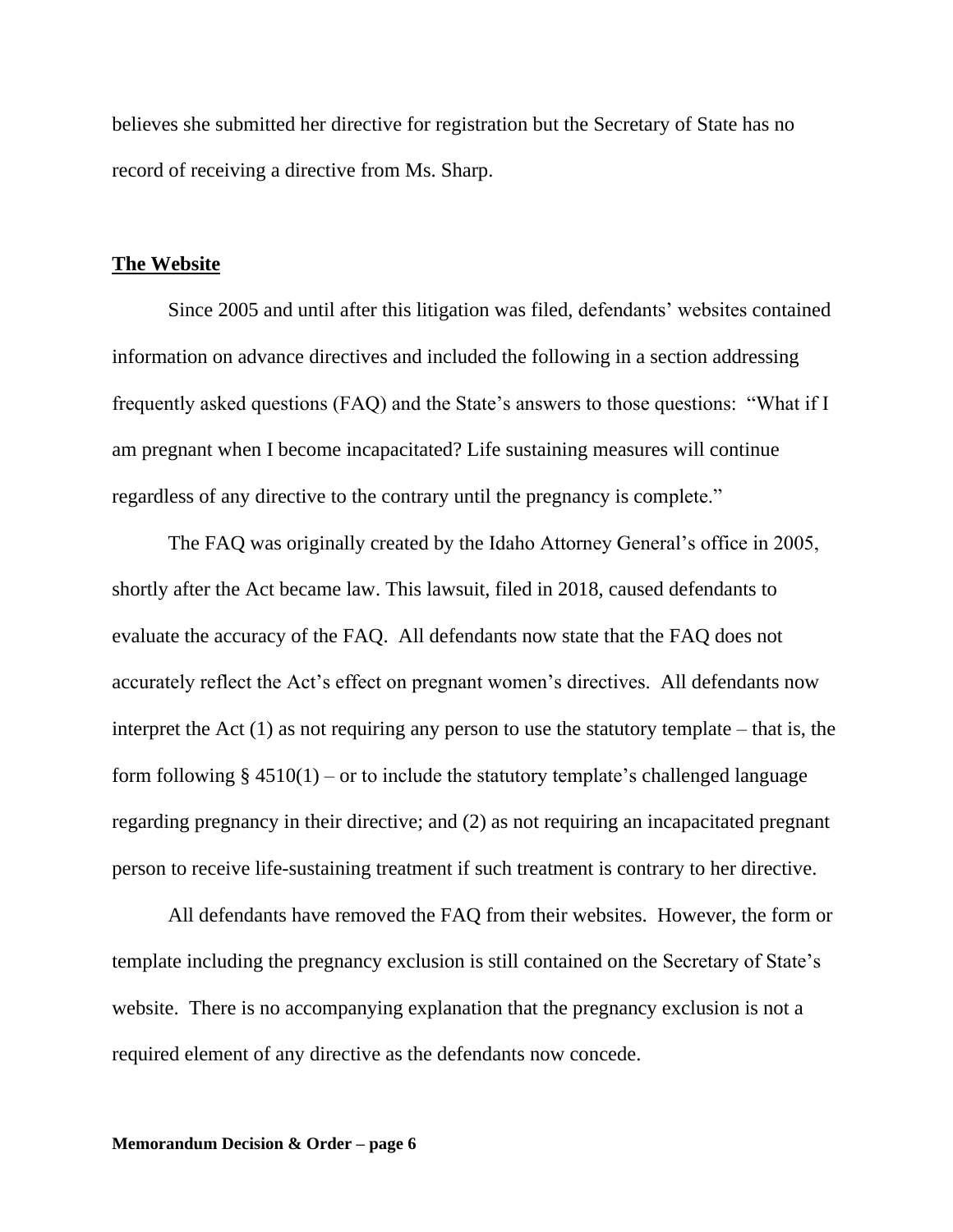#### **ANALYSIS**

## **Standing/Mootness**

For the plaintiffs' claims to be justiciable under the "case or controversy" requirement of Article III, they must have standing to bring the claim, and the claim must not be moot. *Jacobs v. Clark County,* 526 F.3d 419, 425 (9th Cir.2008). To satisfy Article III standing, plaintiffs must show they suffered (1) an injury-in-fact that (2) is fairly traceable to the challenged conduct and (3) will likely be redressed by a favorable judicial decision. *Spokeo, Inc. v. Robins*, 136 S. Ct. 1540, 1547 (2016).

**Memorandum Decision & Order – page 7** The Court turns first to the injury requirement for standing. Intangible injuries can be injuries sufficient to satisfy this test. *Id.* at 1549. In a case where plaintiffs claimed that the state interfered with their liberty interest in making end-of-life decisions for a comatose woman, the Supreme Court proceeded directly to the merits of the constitutional claims, apparently assuming that plaintiffs had standing. *Cruzan v. Director, Mo. Dept. of Health*, 497 U.S. 261 (1990). But if a woman is not comatose and is instead attempting ahead-of-time to avoid a *Cruzan-*type tragedy by challenging a pregnancy exclusion requirement, courts have found a lack of standing. For example, in *Gabrynowicz v. Heitkamp*, 904 F. Supp. 1061 (D.N.D. 1995), the court reasoned that because the woman was not pregnant or terminally ill when the lawsuit was brought, there was no "realistic danger" that the pregnancy exclusion requirement would directly injure the woman, rendering her claims "abstract" and "non-justiciable." *Id.* at 1063-64; *see also DiNino v. State ex rel. Corton*, 684 P.2d 1297 (Wash. 1984) (holding that a healthy non-pregnant woman had no standing to challenge the pregnancy exclusion).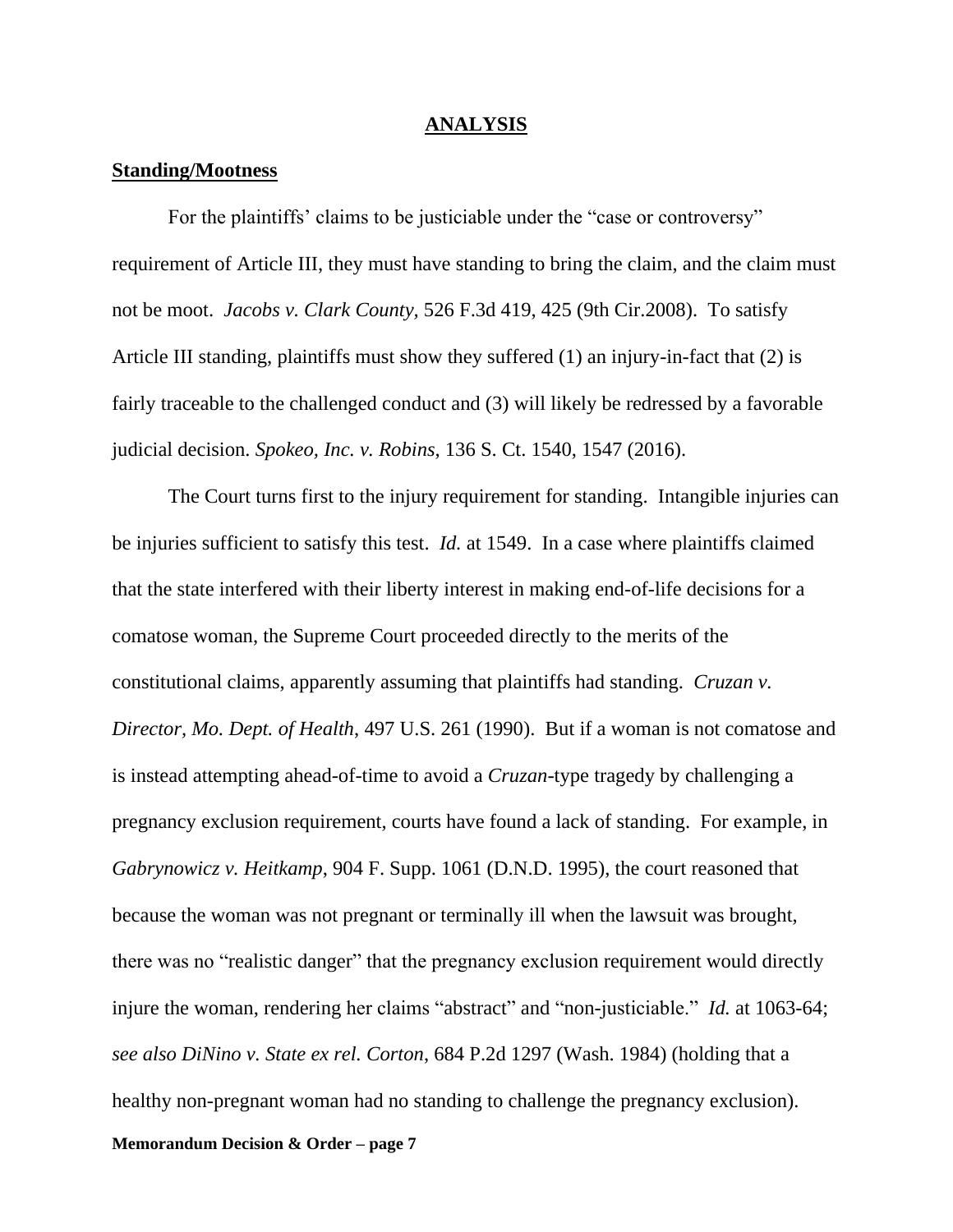These cases are distinguishable in that two of the plaintiffs here were pregnant when this lawsuit was filed. But more importantly, the Court disagrees with the analysis in both cases. Women are injured for standing purposes when they draft a directive without a pregnancy exclusion because they face an immediate credible threat that their directives will be ignored and that they will receive end-of-life medical treatment to which they did not consent. Plaintiffs need not "await the consummation of threatened injury to obtain preventive relief." *LSO, Ltd. v. Stroh*, 205 F.3d 1146, 1154 (9th Cir. 2000). A credible threat of harm is sufficient to constitute an injury-in-fact. *Harris v. Bd. of Supervisors, Los Angeles County,* 366 F.3d 754, 761 (9th Cir. 2004). And because standing is determined based on the facts "as they exist[ed] at the time the complaint was filed," the issue is whether the  $FAQ$  – which was on the defendants' websites when this lawsuit was filed – constituted a credible threat to plaintiffs. *See Jacobs v. Clark County School Dist.,* 526 F.3d 419, 425 (9th Cir. 2008).

**Memorandum Decision & Order – page 8** To find a credible threat here, one need look no further than the *DiNino* case, cited by defendants. There, the woman's physician refused to accept her directive because it failed to contain the required pregnancy exclusion and directed that life support be withdrawn regardless of pregnancy; the physician feared being sued if he carried out the directive's commands. *DiNino.* 684 P.2d at 1299. The physician's response was reasonable and undoubtedly typical – it was not a rare hypersensitive reaction. Of course, that was simply a case involving acceptance of the directive. Is there really a *credible*  threat of a hospital ignoring objections and forcing a comatose pregnant woman onto life support to buy time to deliver her baby? That is exactly what happened in *Muñoz v. John*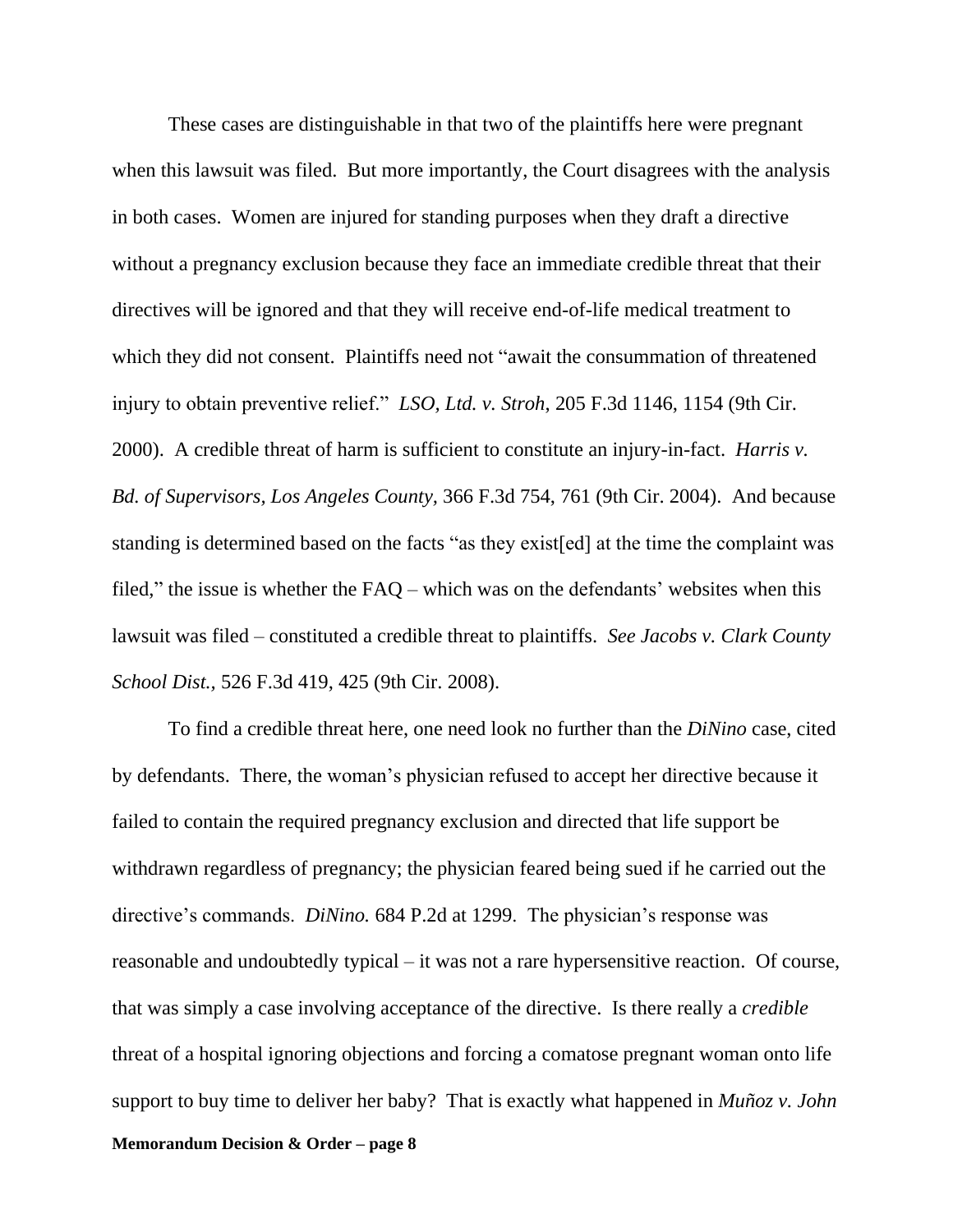*Peter Smith Hospital,* No. 096-270080-14, (9th Jud. District Tex. Jan. 24, 2014) (as discussed in Flanagan, *Decisions in the Dark: Why Pregnancy Exclusions are Unconstitutional,* 114 NWULR 969, 970 (2020)).

The plaintiffs' fears are not spun out of thin air, neither can they be described as "abstract" or "hypothetical." They are instead a response to a credible threat. The Court finds that plaintiffs have established that at the time this lawsuit was filed they faced a credible threat that could be traced to defendants and that could be redressed by a favorable decision. That is sufficient for standing.

Defendants respond that even if standing existed when the lawsuit was filed, the controversy was mooted when they removed the FAQ from their websites. But simply removing the FAQ, without expressing that it was wrong, only mitigates slightly the threat to plaintiffs that their directives will be ignored – it does not remove the threat. The FAQ existed for 15 years and was only removed after this lawsuit was filed. As plaintiffs point out in their reply brief, the State's wrong interpretation was widely acknowledged as being the law in Idaho. $<sup>1</sup>$  Given its long existence, and the absence of</sup>

## **Memorandum Decision & Order – page 9**

<sup>1</sup> Plaintiffs cite several sources in their briefing. *See Reply Brief (Dkt.No. 68)* at p. 3: "*See*, e.g., Elizabeth Villarreal, Pregnancy and Living Wills: *A Behavioral Economics Analysis*, 128 Yale L.J. Forum 1052, 1062 (2019) (listing Idaho as a state in which "living wills are invalid for the duration of the pregnancy"); *See also*, Kristeena L. Johnson, Note, *Forcing Life on the Dead: Why the Pregnancy Exemption Clause of the Kentucky Living Will Directive Act is Unconstitutional,* 100 Ky. L.J. 209, 211 (2011) (citing Idaho as one of twelve states that "completely stay the effectiveness of a living will or directive in the instance of a pregnant woman"); Shea Flanagan, Note, *Decisions in the Dark: Why "Pregnancy Exclusion" Statutes are Unconstitutional and Unethical*, 114 Nw. U. L. Rev. 969, 1013 (2020) (categorizing Idaho as a state in which an advance directive is void per se if the individual is pregnant); Hannah Schwager, Note, *The Implications of Exclusion: How Pregnancy Exclusions Deny Women Constitutional Rights,* 13 Cardozo Pub. L. Pol'y & Ethics J. 595, 601-602 (2015) (citing Idaho as belonging to the category of states with the most restrictive pregnancy exclusions in their advance directive statutes); *see also* 3 Honoring Choices Idaho, an initiative supported by the Idaho Department of Health and Welfare, provides resources about (Continued)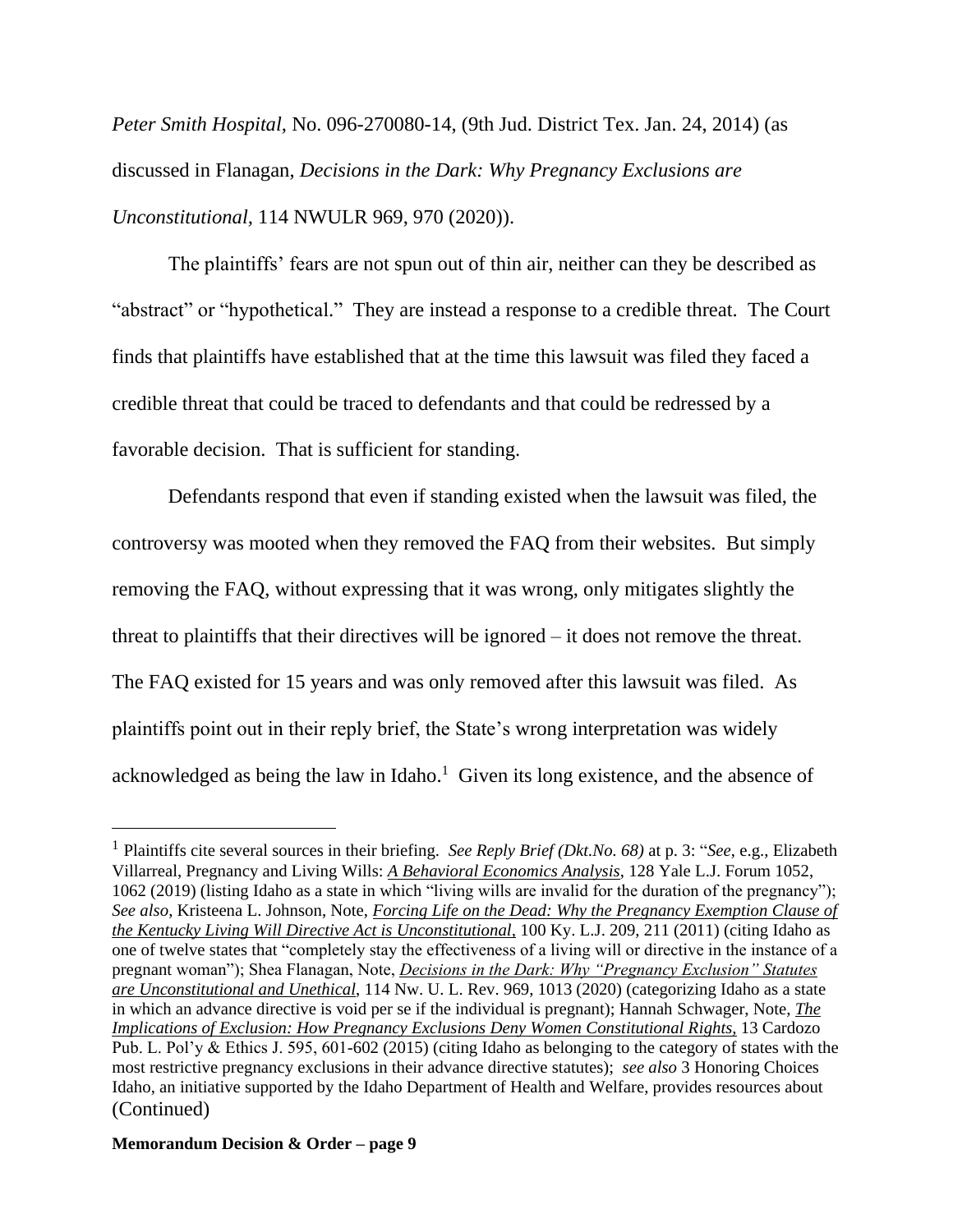any affirmative correction, the FAQ becomes "common knowledge" and lives on despite its removal. The declaratory judgment plaintiffs seek could counter and correct years of erroneous interpretation. The Court therefore rejects the argument that this action has been mooted by the removal of the FAQ.

# **Applicability of** *Ex parte Young*

Defendants argue that this Court lacks jurisdiction over them under the doctrine of *Ex parte Young*, 209 U.S. 123, 157 (1908), which requires "some connection" between a named state officer and enforcement of a challenged state law. The defendants claim that there is no connection between them and the pregnancy exception because "no defendant can change the statutory language plaintiffs dislike." *See Defense Brief (Dkt. No. 59-1)* at p. 8.

However, during oral argument, defense counsel candidly pointed out that defendant Department of Health & Welfare (DHW) has the authority to implement all portions of the Act – which would include the pregnancy exception – pursuant to Idaho Code § 39-4514(11). *See Transcript (Dkt. No. 70)* at p. 30. DHW also has wide authority to enforce the Act under another statutory provision. *See* I.C. § 56-1006(3)(j). Moreover, it is undisputed that defendant Attorney General has the power to enforce the Act. That office represents all state agencies and is to advise on issues of law and can step into the shoes of the county attorney. *See* Idaho Code § 67-1401. This power to

advance care planning. Honoring Choices Idaho includes a Fillable Living Will form on its website which departs in format from the Model Form. On the form, near the signature line, the following language is included: "I understand this document cannot be honored if I am pregnant."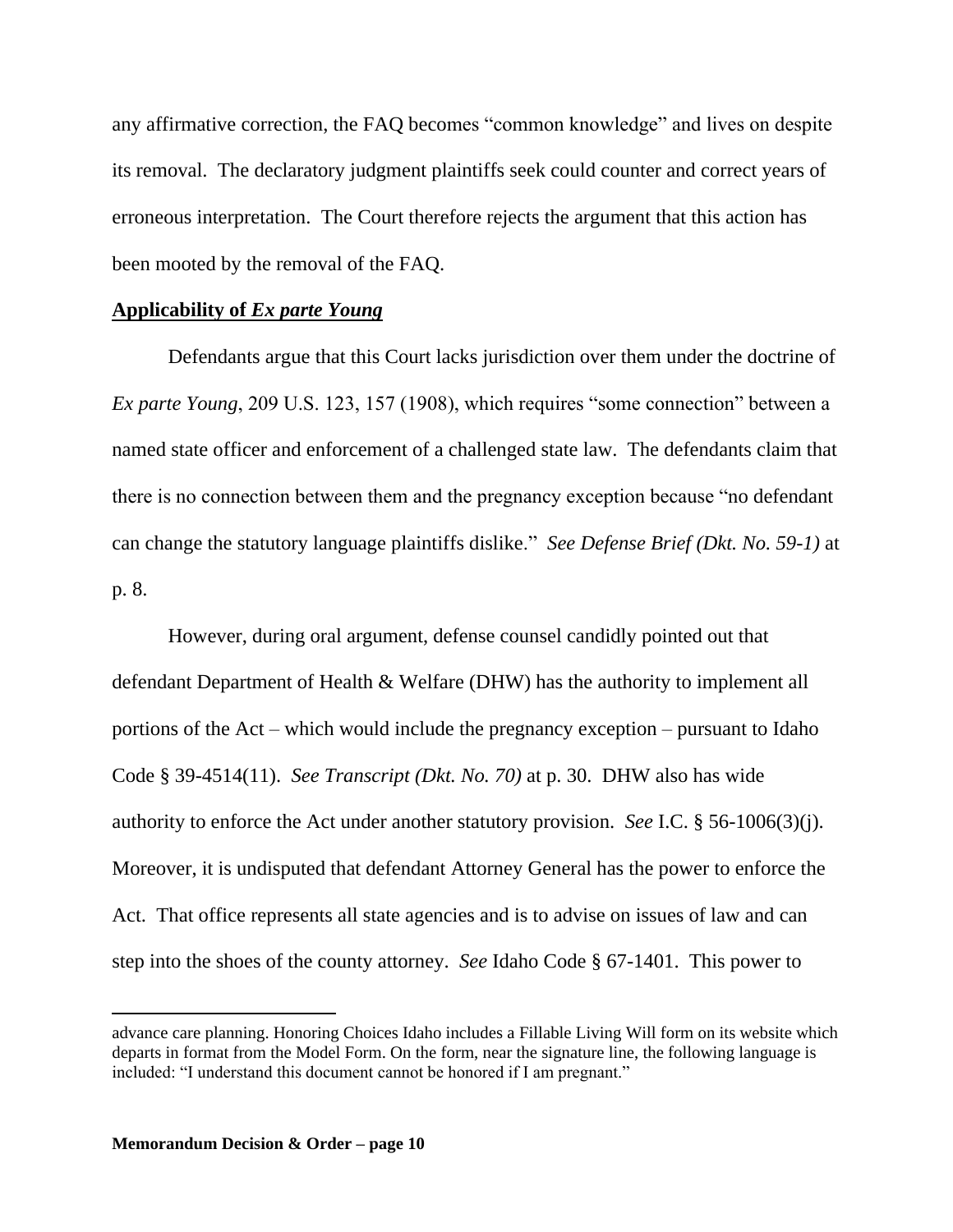enforce was enough in *Planned Parenthood of Idaho v. Wasden*, 376 F.3d 908 (9<sup>th</sup> Cir.

2004) to overcome *Ex parte Young* objections:

[T]he attorney general may in effect deputize himself (or be deputized by the governor) to stand in the role of a county prosecutor, and in that role exercise the same power to enforce the statute the prosecutor would have. That power demonstrates the requisite causal connection for standing purposes. An injunction against the attorney general could redress plaintiffs' alleged injuries . . . .

*Id.* at 920. The reasoning applies with equal strength to the DHW. And the form at issue containing the pregnancy exclusion is currently on the website of the Secretary of State rendering that defendant also amenable to the jurisdiction of this Court.

# **Interpretation of the Statute**

The Court will turn next to an interpretation of the Act. The issue boils down to whether the Act's language (1) requires the pregnancy exclusion; (2) makes optional the pregnancy exclusion; or (3) is ambiguous as to whether the pregnancy exclusion is required or optional.

The opening section –  $\S 4509$  – makes clear that the form following  $\S 4510(1)$ containing the pregnancy exclusion is only a suggested format and not the exclusive format for a directive: "It is not the intent of the legislature that the procedures described in [§ 4509 to § 4515] are the only effective means" of communicating a person's wishes for end-of-life care. *See* Idaho Code § 39-4509(3). It goes on to state that "nothing in [these sections] shall impair or supersede any legal right . . . to effect the withholding or withdrawal of life-sustaining procedures . . . ." *Id.* Indeed, "[a]ny authentic expression of a person's wishes with respect to health care should be honored." *Id.* The definition of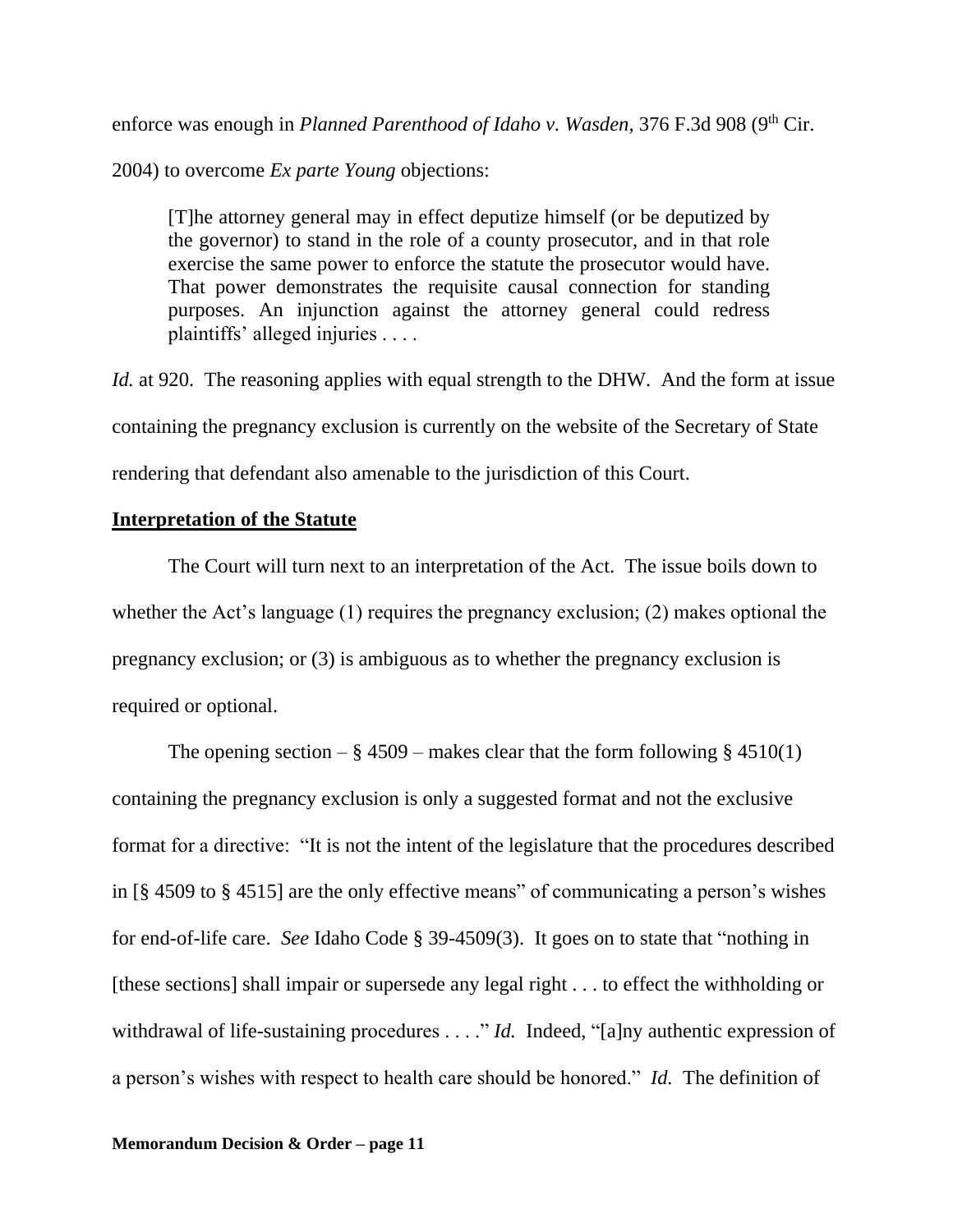an "advance directive" in Idaho Code § 39-4502(8) also signals that no specific language will be required to validate a directive: "An ... advance directive ... is a document that substantially meets the requirements of section 39-4510(1) . . . or is another document which represents a competent person's authentic expression of such person's wishes concerning his or her health care." Finally, the same liberal interpretation is given to directives that predate the Act or were prepared in other states: "This section shall be liberally construed to give the effect to any authentic expression of the person's prior wishes or directives concerning his or her health care." *See* Idaho Code § 39-4514(7).

Under this language of § 4509, the only required elements for a directive are competency and authenticity. The woman preparing the directive must be competent and her directive must be an authentic expression of her wishes. That section requires no specific language and demands the inclusion of no specific clauses; it gives strong support to defendants' current, but belated, interpretation that a woman's directive without a pregnancy exclusion is not invalid for that reason.

The next section  $-\frac{84510(1)}{-}$  does nothing to change this interpretation. It states that "any competent person" can execute a directive that "shall be in substantially the following form, [containing the pregnancy exception] or in another form that *contains the elements set forth in this chapter*." (emphasis added). What are those elements? They are the competency and authenticity elements just discussed, set forth in §4509 – nothing more. The use of the disjunctive "or" means that the form language is optional and does not establish the exclusive format for a valid directive.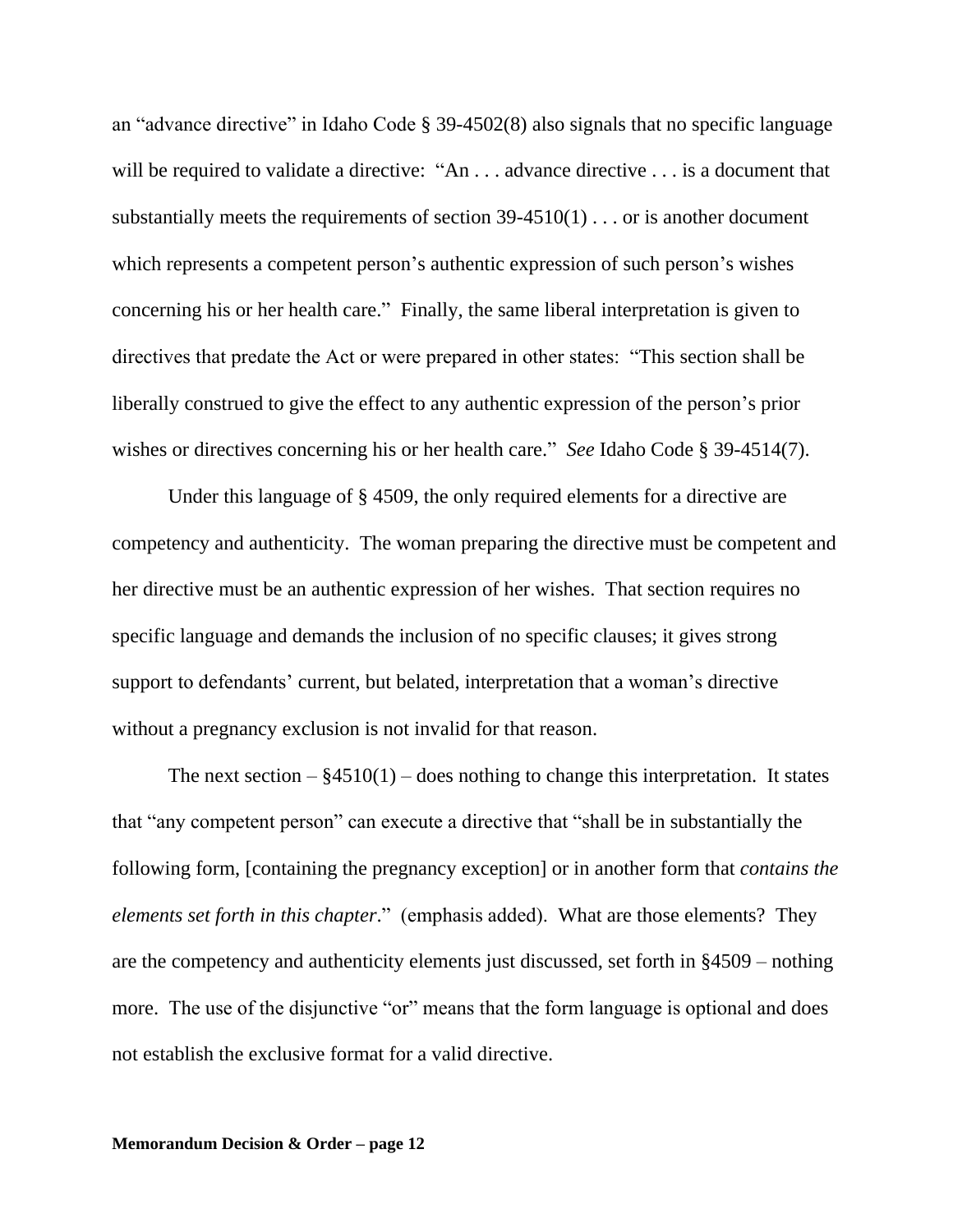The Court therefore finds, as a matter of law, that the language of the Act is clear and unambiguous that a directive need not include a pregnancy exclusion to be valid. But this does not end the inquiry. For fifteen years, the defendants promoted on their websites their interpretation that the pregnancy exclusion was required and that any directive to the contrary would be ignored. The defendants are essentially the State of Idaho for all practical purposes. Although their interpretation was wrong, it had the weight of the State behind it. The State did not withdraw its promotion of that interpretation until after this lawsuit was filed and has still not affirmatively explained that its interpretation was wrong. Indeed, as discussed above, this wrong interpretation was widely accepted as the law in Idaho and the length of that error ensures that it enters the realm of common knowledge and lives on despite its removal from the websites. Despite the clear language of the Act, the State's public promotion for fifteen years of its interpretation that the pregnancy exclusion was required renders the Act vague and ambiguous under these circumstances.

## **Constitutional Analysis**

 Given the ambiguity just identified, there is a credible threat that health care providers and others will refuse to accept an incapacitated woman's advance directive because it fails to include the pregnancy exclusion. Thus, the Court must proceed to the merits of the claim that requiring a pregnancy exclusion in a woman's advance directive is unconstitutional.

**Memorandum Decision & Order – page 13** Under the pregnancy exclusion, a pregnant woman about to die, whose advance directive dictated the withdrawal of all life support, would nevertheless have life support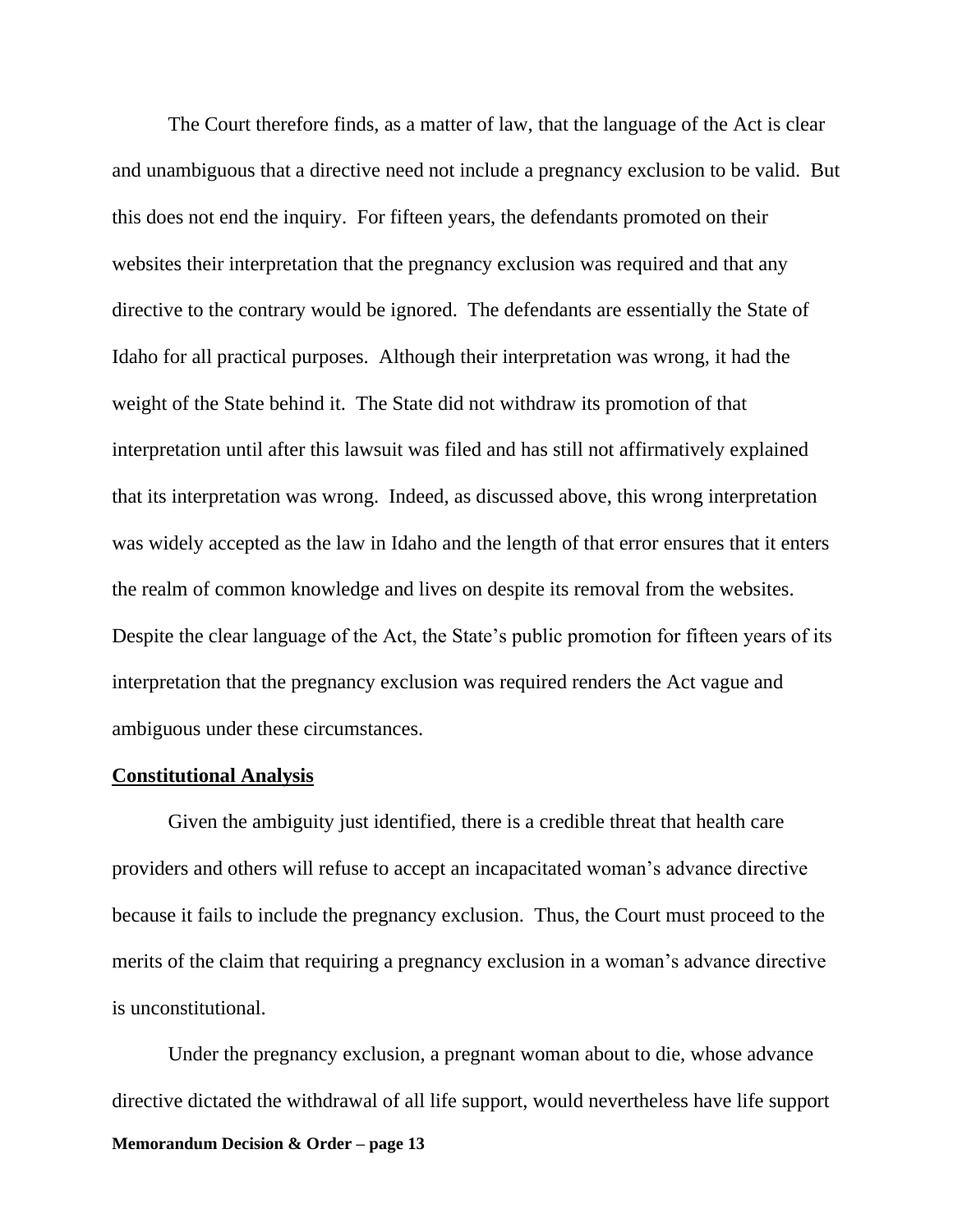forced upon her until her baby could be delivered. This violates the constitutional right of a competent person to refuse unwanted lifesaving medical treatment. *Cruzan,* 497 U.S. at 269. In that case, the Supreme Court decided that a competent person has a constitutionally protected liberty interest in making their own health care decisions, including refusing unwanted lifesaving medical treatment. *Id.* at 279 (stating that "for the purposes of this case, we assume that the United States Constitution would grant a competent person a constitutionally protected right to refuse lifesaving hydration and nutrition"). In her concurring opinion, Justice O'Connor stated that

[r]equiring a competent adult to endure such procedures against her will burdens the patient's liberty, dignity, and freedom to determine the course of her own treatment. Accordingly, the liberty guaranteed by the Due Process Clause must protect, if it protects anything, an individual's deeply personal decision to reject medical treatment, including the artificial delivery of food and water.

*Id.* at 289 (O'Connor, J. in concurrence). Women do not lose these rights because they are pregnant when they fall into a coma: "Courts do not compel one person to permit a significant intrusion upon his or her bodily integrity for the benefit of another person's health." *In re A.C.*, 573 A.2d 1235, 1243-44 (D.C.Ct.App. 1990).<sup>2</sup> Certainly the state

 $2$  This blanket statement may not be universally true under all circumstances. For example, consider a case where a pregnant woman past her due date falls into a persistent vegetative state after an accident. *See* Flanagan, *Decisions in the Dark, supra* at n. 184. In this exceptional circumstance, would a state be justified in removing a full-term fetus through a cesarean section procedure immediately prior to removing the mother's life-support? Is that the exceptional circumstance when a state's interest in potential human life overrides a woman's right to refuse lifesaving medical treatment? *See* Elizabeth A. Marcuccio & Joseph P. McCollum, *Advance Directives Containing Pregnancy Exclusions: Are They Constitutional?*, 34 N.E. J. L. STUD. 22, 34-35 (2015) (noting that the fundamental right to refuse unwanted medical treatment is not absolute and can potentially be less compelling than the state's interest in potential human life). These are difficult questions that do not need to be answered in this decision and the Court expresses no opinion thereon.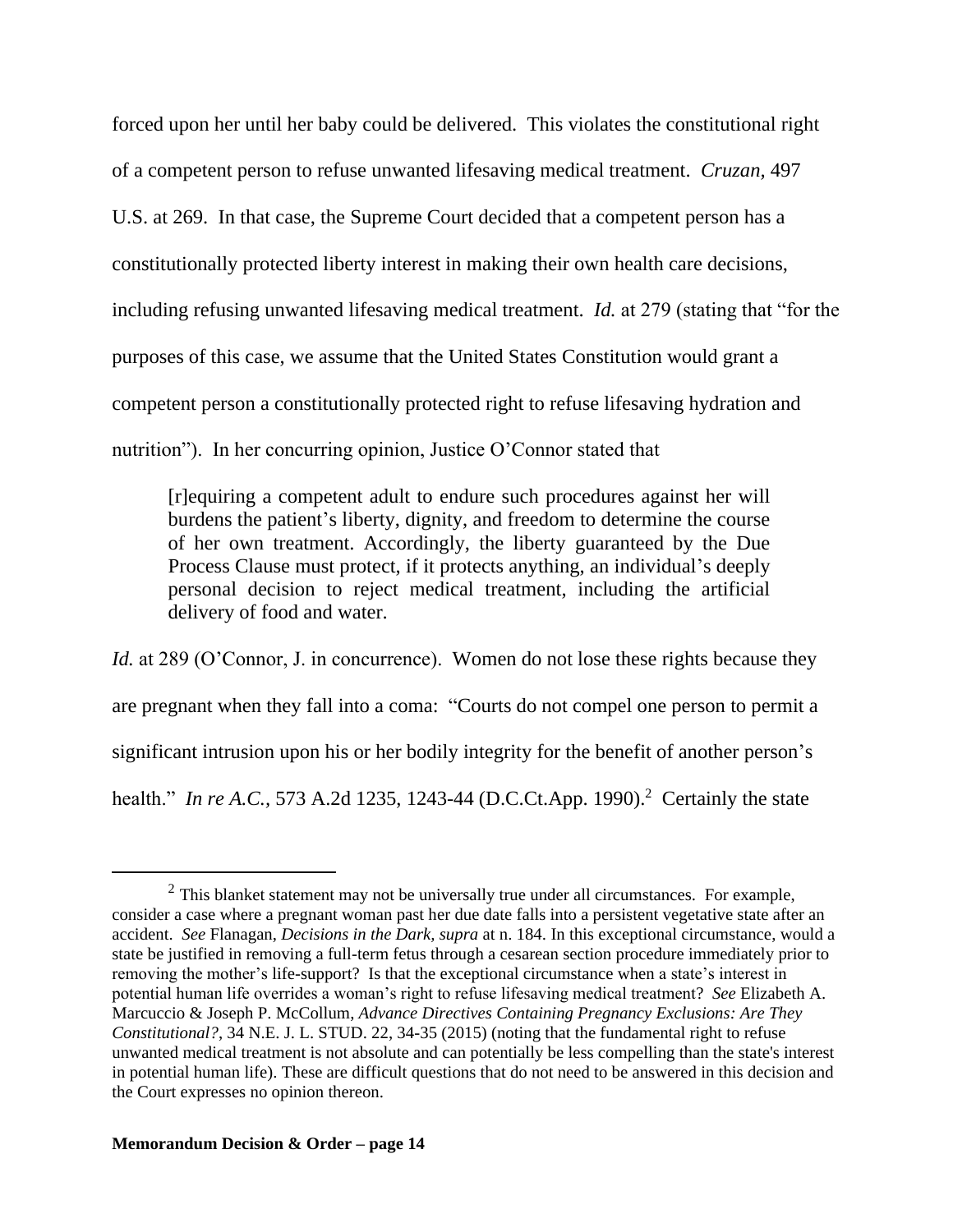has an interest in ensuring that a woman carries her fetus to term. *See Planned Parenthood v. Casey*, 505 U.S. 833 (1992). But *Casey* and its progeny only *limit* the choices of women who seek to terminate a pregnancy, while Idaho's pregnancy exclusion *completely denies* the choices of women, regardless of the viability of the fetus, and forces medical treatment on them. Moreover, those who seek to enforce "a pregnant woman's advance directive are not seeking an abortion of the fetus, but rather are seeking the proper administration of that woman's choice of her own end-of-life care." Flanagan, *supra* at 988. While abortion restrictions "stop women from getting the health care that they want or need, pregnancy exceptions forcibly subject women to health care that they neither require nor desire." Nikolas Youngsmith, *The Muddled Milieu of Pregnancy Exceptions and Abortion Restrictions*, 49 Columbia Human Rights Law Review 415, 419 (2018). For this reason, pregnancy exclusion laws "represent an unprecedented and extraordinary step beyond abortion restrictions." Flanagan, *supra,* at 989. Because the Idaho pregnancy exclusion goes far beyond *Casey,* the abortion line of cases cannot save it.

**Memorandum Decision & Order – page 15** The pregnancy exclusion also violates the First Amendment, which prevents the Government from compelling individuals to express certain views, just as it prohibits impermissible Government censorship of speech. *U.S v. United Foods, Inc.*, 533 U.S. 405, 410 (2001). Content-based speech restrictions that "target speech based on its communicative content" are presumed to be unconstitutional and are only acceptable if narrowly tailored in pursuit of a compelling interest. *Nat'l Inst. of Family & Life Advocates v. Becerra*, 138 S. Ct. 2361, 2365 (2018). There is nothing "narrowly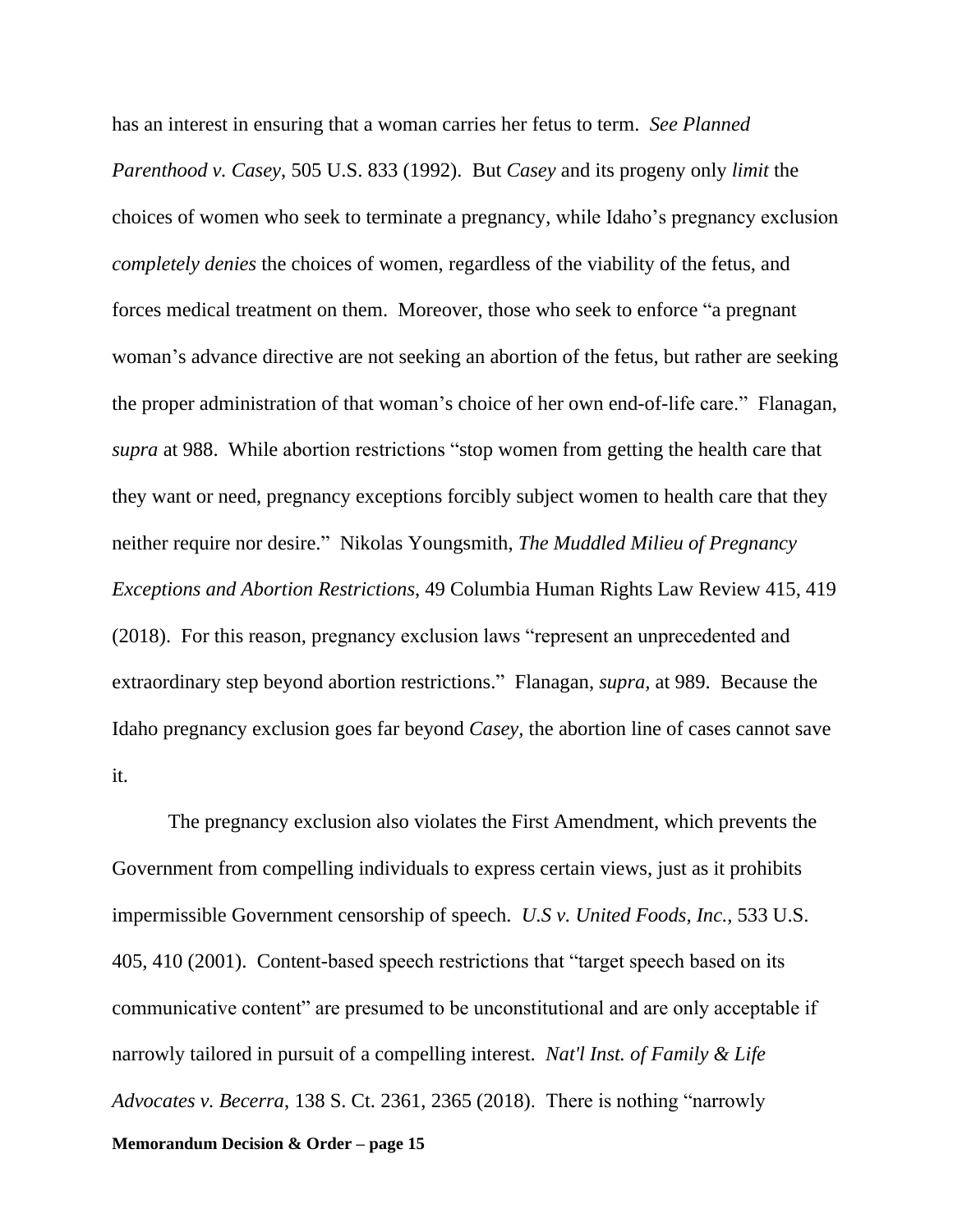tailored" about the pregnancy exclusion here. It compels women to express the State's message in their directive and hence violates the First Amendment. The ambiguity discussed above caused by the State's long-held wrong interpretation created a chill on protected expression – confronted with it, a woman would likely either include the Government's message (the pregnancy exclusion) or decline to express her own contrary message. The pregnancy exclusion violates the First Amendment.

#### **Conclusion**

In conclusion, the Court finds that (1) the Act itself does not require advance directives to contain the pregnancy exclusion; (2) the defendants' FAQ created an ambiguity by asserting for 15 years that if a pregnant woman became incapacitated and her advance directive did not include the pregnancy exclusion, her directive would be ignored; (3) while the defendants removed that FAQ after this lawsuit was filed they have never affirmatively corrected their wrong interpretation (beyond their stipulations in this lawsuit); and (4) the defendants' interpretation that the pregnancy exclusion must be contained in a woman's advance directive to make it valid violated the First, Fifth, and Fourteenth Amendments.

These findings lead to two remedial measures. First, the Court will grant in part plaintiffs' motion for summary judgment to the extent it seeks a declaratory judgment that the pregnancy exclusion – as interpreted by the defendants for 15 years – violates plaintiffs' constitutional rights. Second, the Court will grant in part the defendants' motion for summary judgment to the extent it seeks a ruling that the Act does not require the pregnancy exclusion language in a woman's advance directive, and that the

**Memorandum Decision & Order – page 16**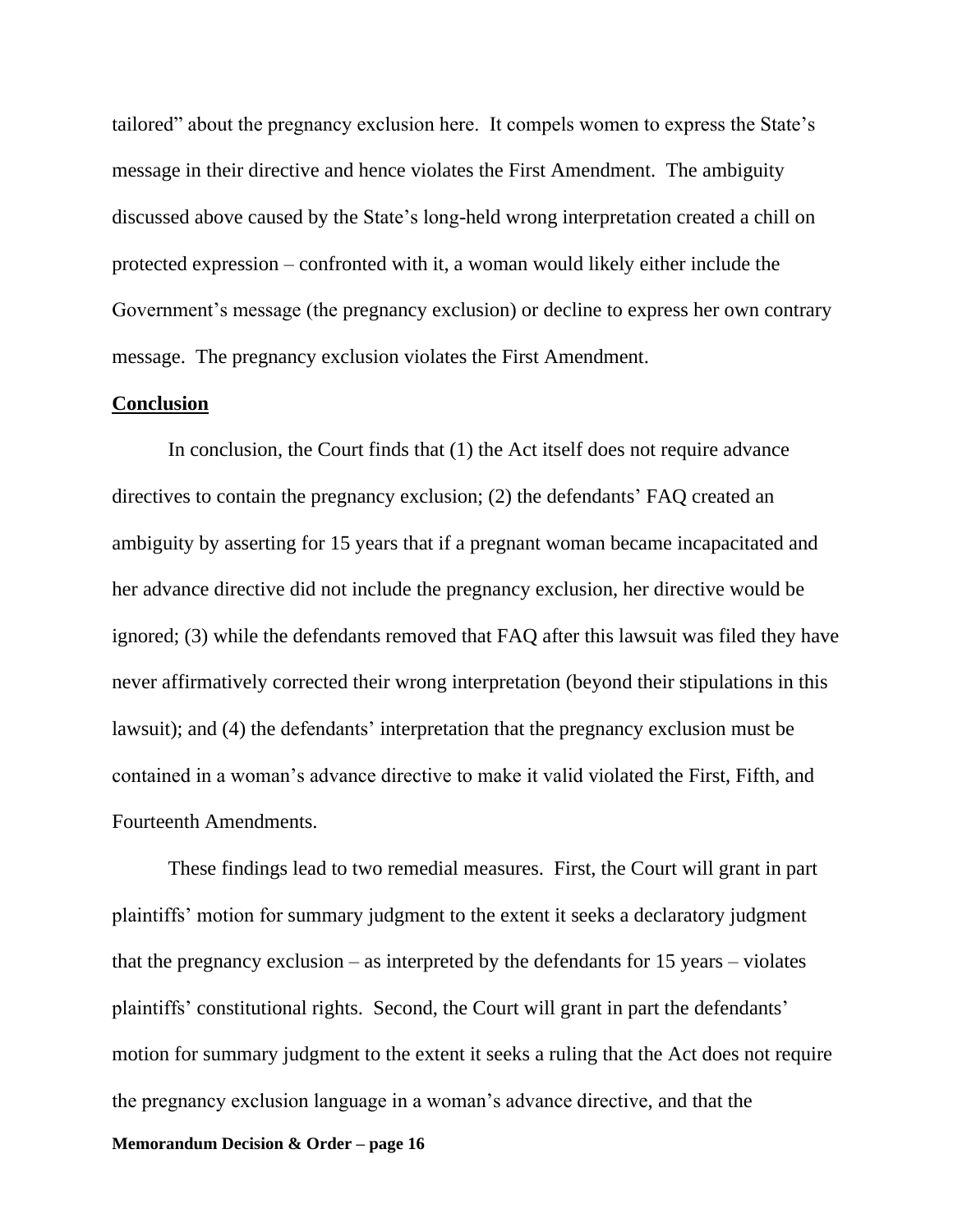defendants' own 15 year-long interpretation to the contrary was in error. The summary judgment motions of both parties will be denied in all other respects. Because these rulings resolve all issues, the Court will enter a separate Judgment.

## **ORDER**

In accordance with the Memorandum Decision set forth above,

NOW THEREFORE IT IS HEREBY ORDERED, that the motion for summary judgment filed by plaintiffs (docket no. 62) is GRANTED IN PART AND DENIED IN PART. It is granted to the extent it seeks a declaratory judgment that requiring an incapacitated woman's advance directive to contain a pregnancy exclusion (as set forth in the form following Idaho Code  $\S$  39-4510(1)) is a violation of a woman's First, Fifth, and Fourteenth Amendment rights. Their motion for summary judgment is denied in all other respects.

IT IS FURTHER ORDERED, that the motion for summary judgment filed by defendants (docket no. 59) is GRANTED IN PART AND DENIED IN PART. It is granted to the extent it seeks a ruling that Idaho's Medical Consent and Natural Death Act does not require the pregnancy exclusion (as set forth in the form following Idaho Code § 39-4510(1)) to be contained in a woman's advance directive. Their motion for summary judgment is denied in all other respects.